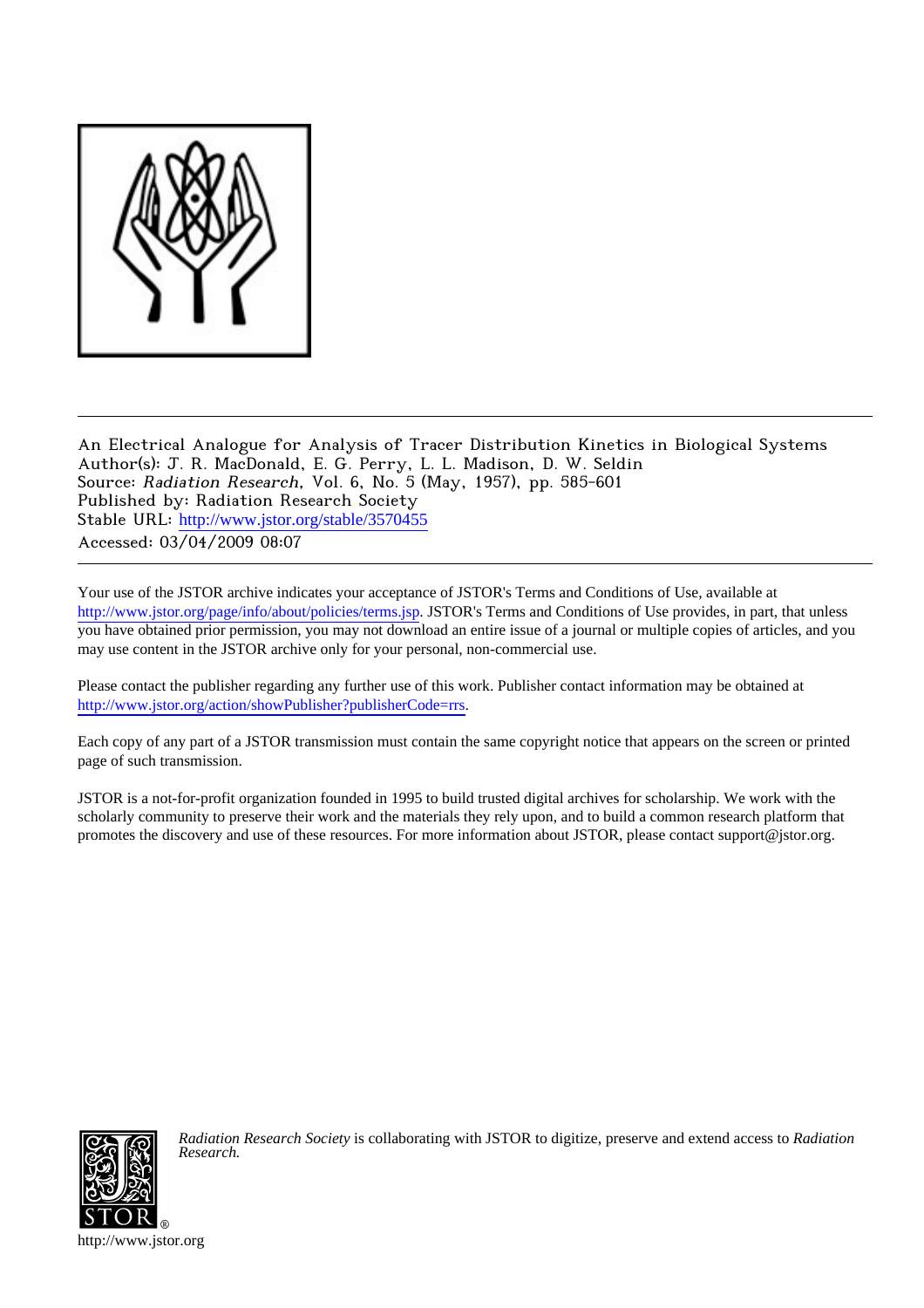# **An Electrical Analogue for Analysis of Tracer Distribution Kinetics in Biological Systems**<sup>1</sup>

**J. R. MACDONALD AND E. G. PERRY** 

**Research Division, Texas Instruments, Inc., Dallas, Texas** 

**AND** 

**L. L. MADISON AND D. W. SELDIN** 

**Department of Internal Medicine, The University of Texas Southwestern Medical School, Dallas, Texas** 

### **INTRODUCTION**

**The instrument to be described was designed to solve rapidly and accurately the problem of transfer of a tracer substance from one fluid compartment in a biological system into as many as four other compartments. As distribution occurs from the volume into which a known amount of the tracer is initially injected, the tracer concentration in this volume decreases, while those of the other volumes increase from zero. Initially, all the volumes and the flow rates between the volumes are unknown. These quantities must be extracted from measurements of the tracer concentration as a function of time in one or more of the accessible volumes of the system. When the system is linear and the volumes and rates are constant during the experiment, these concentration curves are composed of sums and differences of exponentials (1). If the volumes and flow rates are known, it is a simple matter to calculate the concentration curves. The reverse calculation is a different matter, however, and, when more than three separate volumes are involved, it is virtually impossible in practical cases to calculate the system parameters from knowledge of the concentration curves. The present machine, by making use of an electrical analogy of the biological system, eliminates the need for such calculations. In electrical terms, it allows a circuit synthesis to be carried out so that system parameters are obtained from the transient response of the system to an impulse ap**plied at  $t = 0$ . Although it was built specifically for a medical application, the **machine is applicable to diffusion problems occurring in many diverse fields.** 

**1 This research was supported in part by grant No. H-1635 (C2) from the United States Public Health Service. A preliminary version of this work was presented at the National Simulation Conference, Dallas, Texas, January 21, 1956. This paper is being published as a supplement under special arrangement between the Radiation Research Society and the authors' laboratory in recognition of the special circumstances which make this advisable.**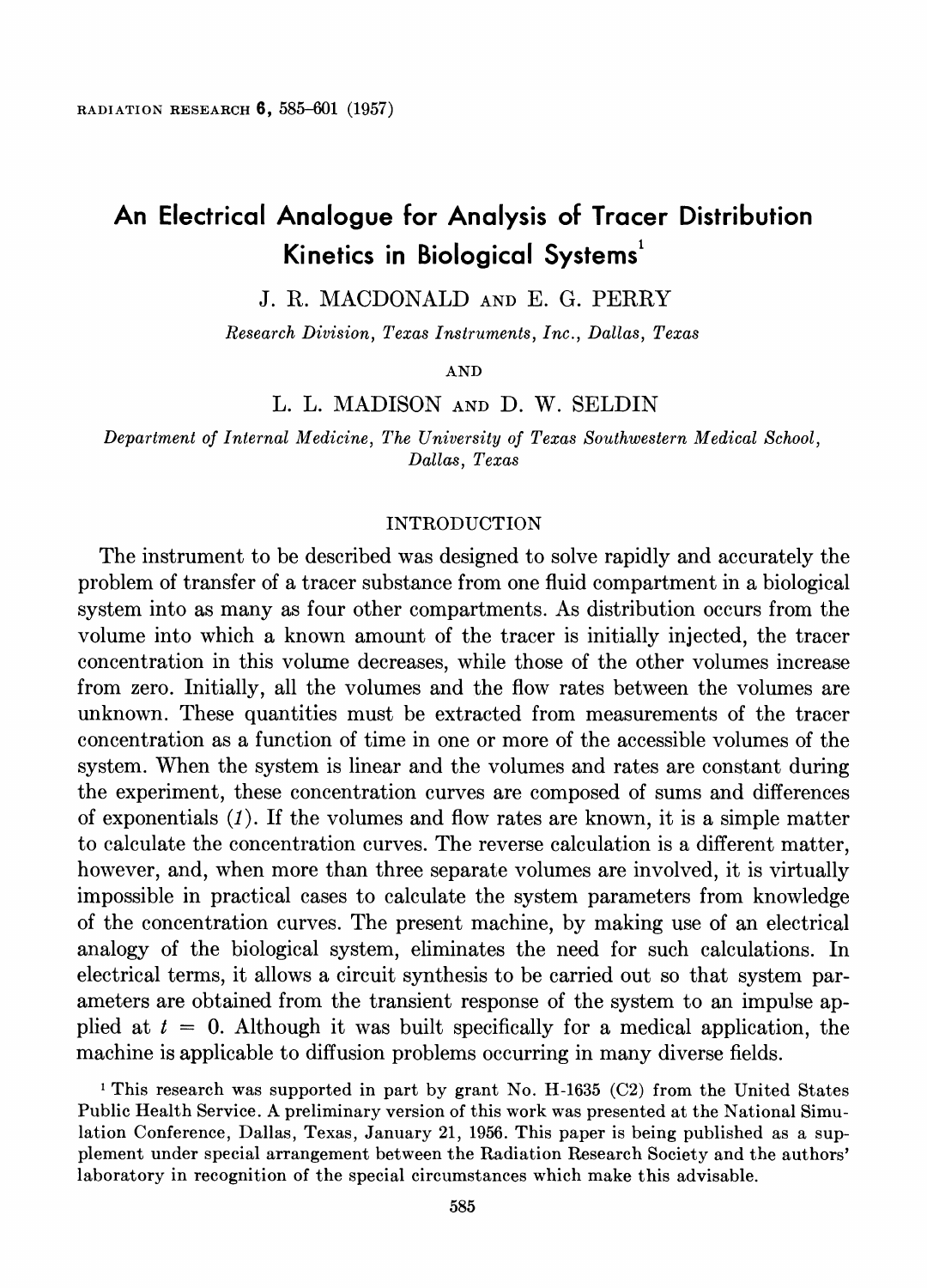**The specific medical purpose for which the present instrument was designed is the intercompartmental transfer by diffusion of radioactive sulfate, S3504, injected intravenously into human subjects. Since only a few micrograms of labeled sulfate is thus injected, the normal blood sulfate concentration remains essentially undisturbed. In normal subjects, the tracer rapidly mixes with the blood and diffuses into the rest of the extracellular fluid (ECF). It is assumed that such mixing occurs in a time short compared with the volume-to-volume diffusion processes. Tracer is also removed from the blood by the kidneys and eventually appears in the urine. From the extracellular volume, a small amount of tracer diffuses into the cells. In patients with edema and/or ascites, diffusion also occurs into these expanded portions of the extracellular volume.** 

**The blood plasma compartment of the body represents a fairly well-defined single volume. On the other hand, many of the other volumes with which we are concerned, such as the cell volume, represent the sum of a large number of separate elemental volumes. The lumping of such elements into a single "average" volume usually turns out to be an excellent approximation. The volume of a compartment in a tracer experiment is not necessarily its total physical volume but, by definition, is that part of such volume which is accessible to the tracer employed. Thus, at final equilibrium, the magnitude of the compartment as measured by the specific tracer used will be proportional to the amount of labeled material (proportional to counting rate for a radioactive tracer) in the compartment. Therefore, the volumes with which one is concerned in a tracer experiment should be designated "tracer spaces," e.g. "radiosulfate space," in the present experiment. In many cases, a tracer material can be found whose corresponding volumes of distribution approximate quite closely to the physical volumes of interest in the biological system.** 

**The above picture, and its corresponding translation to electrical terms, is correct only if it is assumed that uniform concentration of tracer within any compartment is achieved by mixing and internal diffusion in a time short compared to the time required for intercompartmental diffusion. Although this condition is only approximately met in practice in some compartments, the good agreement often obtained between theory and experiment indicates that it is usually not of paramount importance.** 

#### **THE DIFFUSION ANALOGUE**

**When the equilibrium state of a biological system involves concentration differences across membranes, diffusion is not necessarily the driving force for tracer transfer across the membrane. In such a case, the differential equations governing**  radioactive tracer distribution between two volumes,  $v_a$  and  $v_b$ , should be written in terms of specific tracer activities,  $s_a$  and  $s_b$ , where these quantities are defined **as counting rate per unit mass of tracer carrier material in each volume. The equations then are2** 

**<sup>2</sup>Lower-case letters are used throughout for the parameters of the biological system, and upper-case letters for those of the corresponding electrical system.**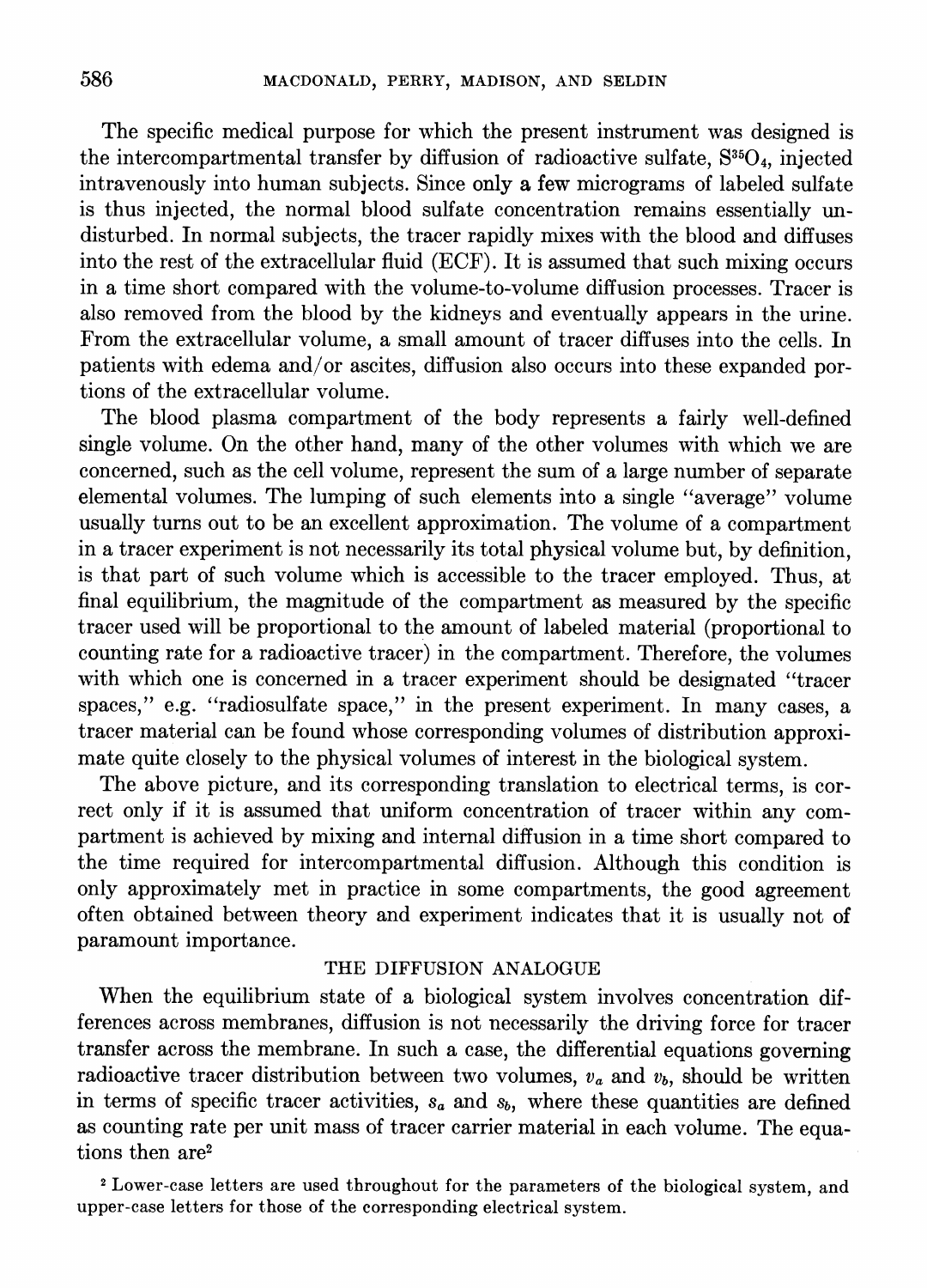$$
\begin{aligned}\n\frac{ds_a}{dt} &= -k_{ab}s_a + k_{ba}s_b \\
\frac{ds_b}{dt} &= -k_{ba}s_b + k_{ab}s_a\n\end{aligned}
$$
\n(1)

where  $k_{ab}$  is a rate constant for tracer mass transfer from  $v_a$  to  $v_b$ , and  $k_{ba}$  is that for  $v_b$  and  $v_a$ . These rate constants obviously have units of  $1/\text{time}$ .

**In the biological problem which the present machine was designed to solve, it is a good approximation to assume that the final equilibrium state of the system is that of equal solute concentrations in all volumes of distribution. For this case transfer occurs by diffusion, and the above equations may be rewritten in terms of tracer concentrations (or quantities proportional thereto, such as counting rate per unit volume). We then obtain** 

$$
\begin{aligned}\n\frac{dm_a}{dt} &= v_a \frac{dc_a}{dt} = -\rho_{ab}(c_a - c_b) \\
\frac{dm_b}{dt} &= v_b \frac{dc_b}{dt} = -\rho_{ab}(c_b - c_a)\n\end{aligned}\n\tag{2}
$$

where  $\rho_{ab} = \rho_{ba} = k_{ab}v_a = k_{ba}v_b$  is a flow rate from  $v_a$  into  $v_b$  or  $v_b$  into  $v_a$ . The quantities  $m_a$  and  $m_b$  are tracer masses and will be expressed in terms of counting rate if **the c's are given in terms of counting rate per unit volume.** 

**The electrical system obeying equations analogous to those of equations 2 is just a resistor connected between two capacitances. The differential equations in the electrical case are, therefore,** 

$$
\frac{dQ_a}{dT} = C_a \frac{dV_a}{dT} = -\frac{1}{R_{ab}} (V_a - V_b)
$$
\n
$$
\frac{dQ_b}{dT} = C_b \frac{dV_b}{dT} = -\frac{1}{R_{ab}} (V_b - V_a)
$$
\n(3)

**where Q is electric charge, V voltage, C capacitance, and R resistance.** 

**Comparison of the two sets of equations allows us to write the following transformation equations:** 

 $m$  (kilocounts/min) = [ $\delta$ ] [Q ( $\mu$ coulombs)]

- $t \text{ (hours)} = [\epsilon] [T \text{ (seconds)}]$
- $v$  (liters) =  $[\delta/\lambda]$  [C ( $\mu$ farads)]
- $c$  (counts/min-cc) = [ $\lambda$ ] [ $\dot{V}$  (volts)]
- $\rho$  (liters/hr) =  $\delta/\epsilon\lambda$  [*R* (megohms)]<sup>-1</sup>

**The conversion factors, denoted by Greek letters, are chosen so that the relations**   $m = vc, Q = CV$ , and  $v/\rho = \epsilon RC$  hold as they should.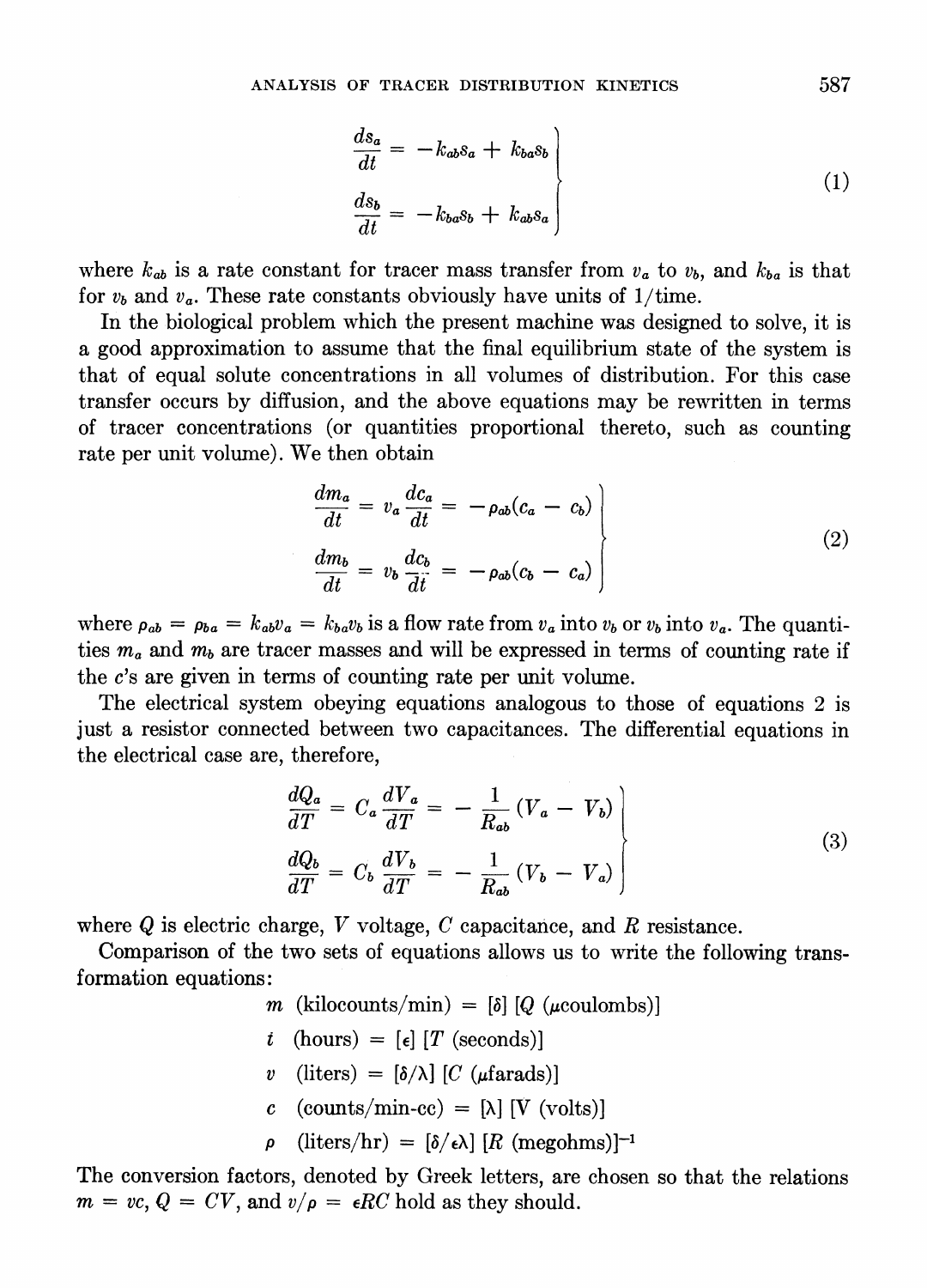The results of a biological experiment are the initial tracer charge,  $m_0$ , and one **or more curves of concentration versus time. The essence of the use of an electrical analogue for analyzing such curves is to derive from it voltages, V(T), which can, in some fashion, be compared with the experimental concentration curves. Then,**  the analogue elements, applied voltage, etc., are adjusted until  $V(T)$  versus T is of **the same form as one of the concentration curves. The conversion factors may then be evaluated and used in conjunction with the final values of the electrical parameters to yield the desired volumes and rate constants of the biological system which led to the experimental curves. Since different concentration curves may often be obtained from concurrent measurements in two or more separate volumes of the biological system, whereas analysis of the system can often be carried out**  with only one such curve, a valuable internal check of the correctness of the as**sumed biological model is available. When only one curve is used to obtain the system interconnection and parameters, the output of the analogue may be then switched to yield a voltage proportional to the concentration in another volume. Good agreement indicates that the model and parameter choice obtained from the analogue are good approximations for the actual system.** 

## **DESCRIPTION OF APPARATUS**

**In this machine, accurate comparison between the cycled output of the electrical analogue and the biological experimental data is carried out by using a graph on**  which are plotted the experimental concentration curves. The analogue output appears on the graph as a light spot swept across the graph in the  $+x$  direction **once each cycle. The spot is derived from a fast-acting galvanometer and is used to plot out the analogue output on the graph. High accuracy is achieved with this comparison method, and the analogue elements may be rapidly adjusted to make the spot follow a given experimental curve over its entire length.3** 

**The possible interconnections of the five analogue capacitors and resistors are shown in Fig. la. There are six distinguishable combinations, of which the three most important are shown in Fig. lb, lc, and ld. The final combination is that which experimental evidence shows represents the biological system when edema and/or ascites are present. The electrical elements of the analogue are labeled, for convenience, in terms of the corresponding volumes of this biological system. The**  initial amount of radioactive tracer,  $m_0$ , is usually injected into the blood and corresponds to an initial charge,  $Q_0$ , on the blood capacitor,  $C_B$ . Some of the charge **flows out with the urine through the resistor Ru. In addition, equilibrium between the tracer in the blood and that in the remaining part of the ECF volume, repre-**

**<sup>3</sup> Since the design of the present instrument was completed, a report of a somewhat similar analogue machine has been found (2). This uses a much shorter time scale than the present instrument, and the method of comparing the analogue output with experiment is less convenient and accurate.**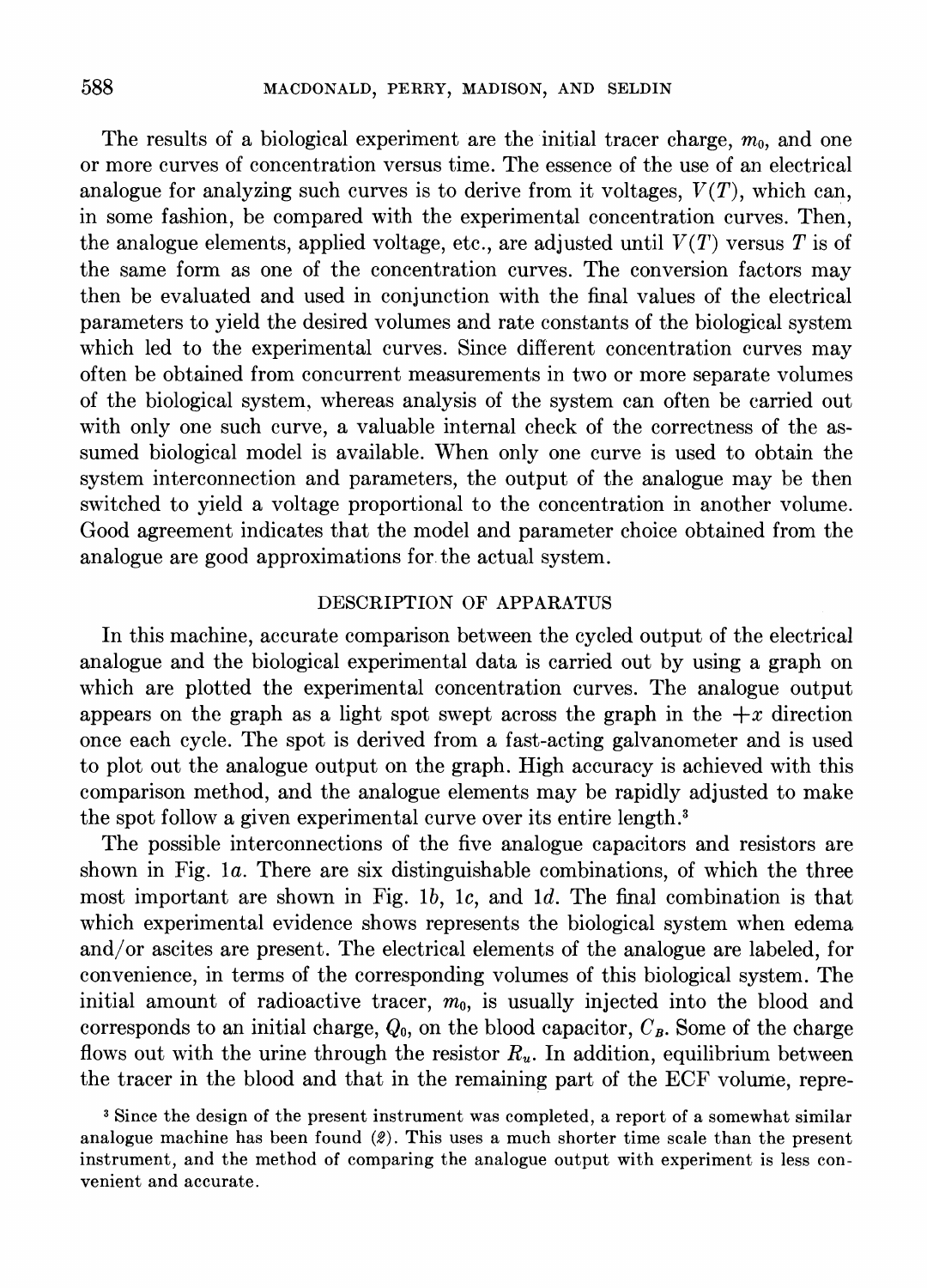

**FIG. 1. Interconnection of analogue elements. (a) Switching arrangement. (b) Catenary system. (c) Mammillary system. (d) Edema-ascites system.** 

sented by  $C<sub>D</sub>$ , is rapidly attained. Also, tracer (or charge) diffuses from  $C<sub>D</sub>$  more **slowly into the other volumes (or capacitances) of the system: the cell volume, the edema volume, and the ascites volume.** 

**The analogue capacitances are each made up of 1 % Mylar-dielectric decades**  covering a range from 11.11  $\mu$ f to 0.001  $\mu$ f. The resistors are each three-decade **plug-in units (Fig. 2) and have maximum values ranging in steps of 10 from 9.99 megohms to 0.00999 megohm. The resistance tolerance on each plug-in unit is also 1 %.** 

**A simplified electrical block diagram of the system is shown in Fig. 3. An ac**curately known capacitor charging voltage,  $V_0$  (0 to 10 volts), is derived from a **highly stabilized voltage source and a ten-turn helipot. In order to obtain repeated outputs from the analogue, it is cycled with a period of 1.5 seconds. At the begin**ning of each cycle, one capacitor of the analogue is charged to  $V_0$  and then dis**charges for 1.0 second into the rest of the system, which is initially uncharged. During the remaining 0.5 second of each cycle, all the remaining capacitors are**  shorted and the selected capacitor, usually  $C_B$ , is charged. This sequence of events **is diagramed in Fig. 4. The top curves show the decay of the voltage on the charged**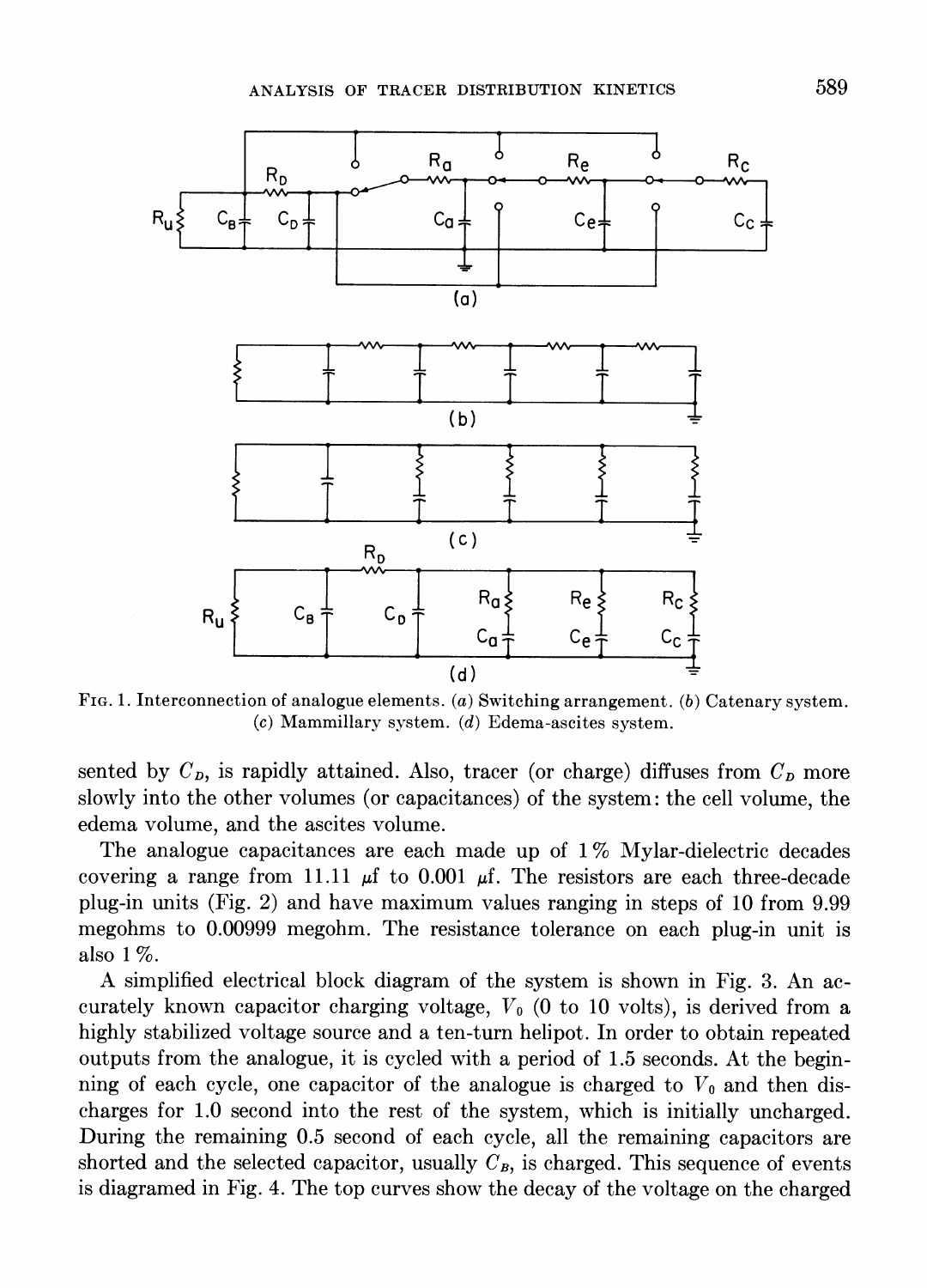**FIG. 2. Photograph of the analogue machine. Analogue components are located in the upper section with the plug-in resistance decades at the right. Next follow the amplifier and switching chassis, the graph region, and the power supply. The graph-paper support is inset within the instrument somewhat to reduce the incident light level. For operation under very high ambient light level conditions, an additional metal shield swings out from the machine to shield the graph region even further.**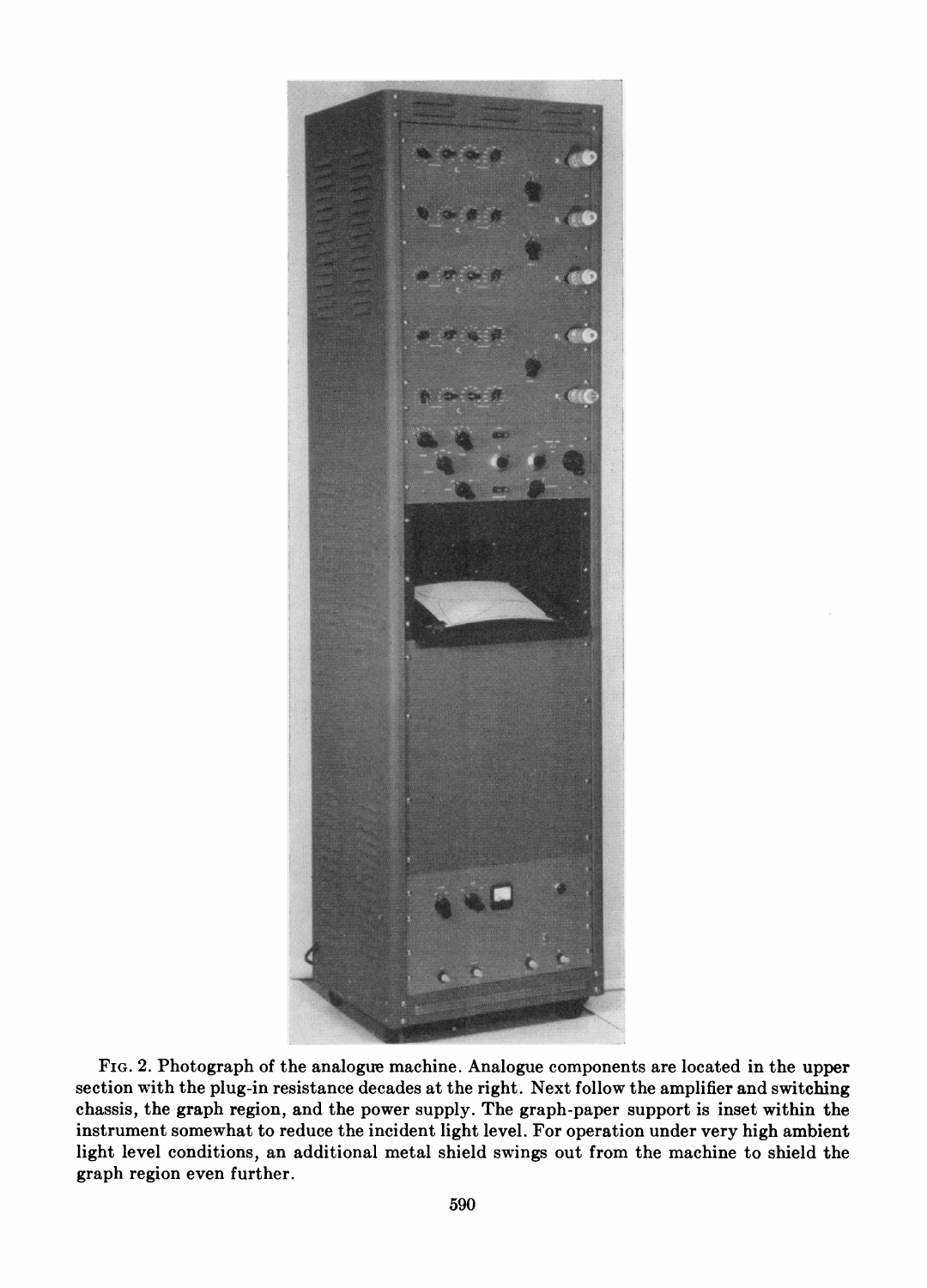

**FIG. 3. Electrical block diagram.** 

**capacitor, and the bottom ones refer to one of the other analogue capacitances. To obtain precise and reproducible initiation of each cycle, the switching relays are energized electrically at the beginning of the cycle rather than at the end.** 

**Figure 3 also shows that the voltage output of the analogue taken from any selected capacitor passes to a very-high-input-impedance feedback amplifier whose current output, which is accurately proportional to the input voltage, drives a galvanometer. The circuit of this amplifier, an improved version of that described by Valley and Wallman (3), is presented in Fig. 5. Both negative and positive feedback are used, and it is flat to over 103 cps. The floating-point adjustment in the cathode circuit of the first tube allows the input grid potential when floating disconnected to be adjusted to exactly ground potential. For incremental signals around ground potential, its input impedance is then infinite. For voltage swings as large as +10 volts, it is still more than 500 megohms with a 12BZ7 for the input tube and is greater than 1000 megohms for a 5-volt swing. With this high an input impedance, the voltage across a given capacitance is left essentially un-**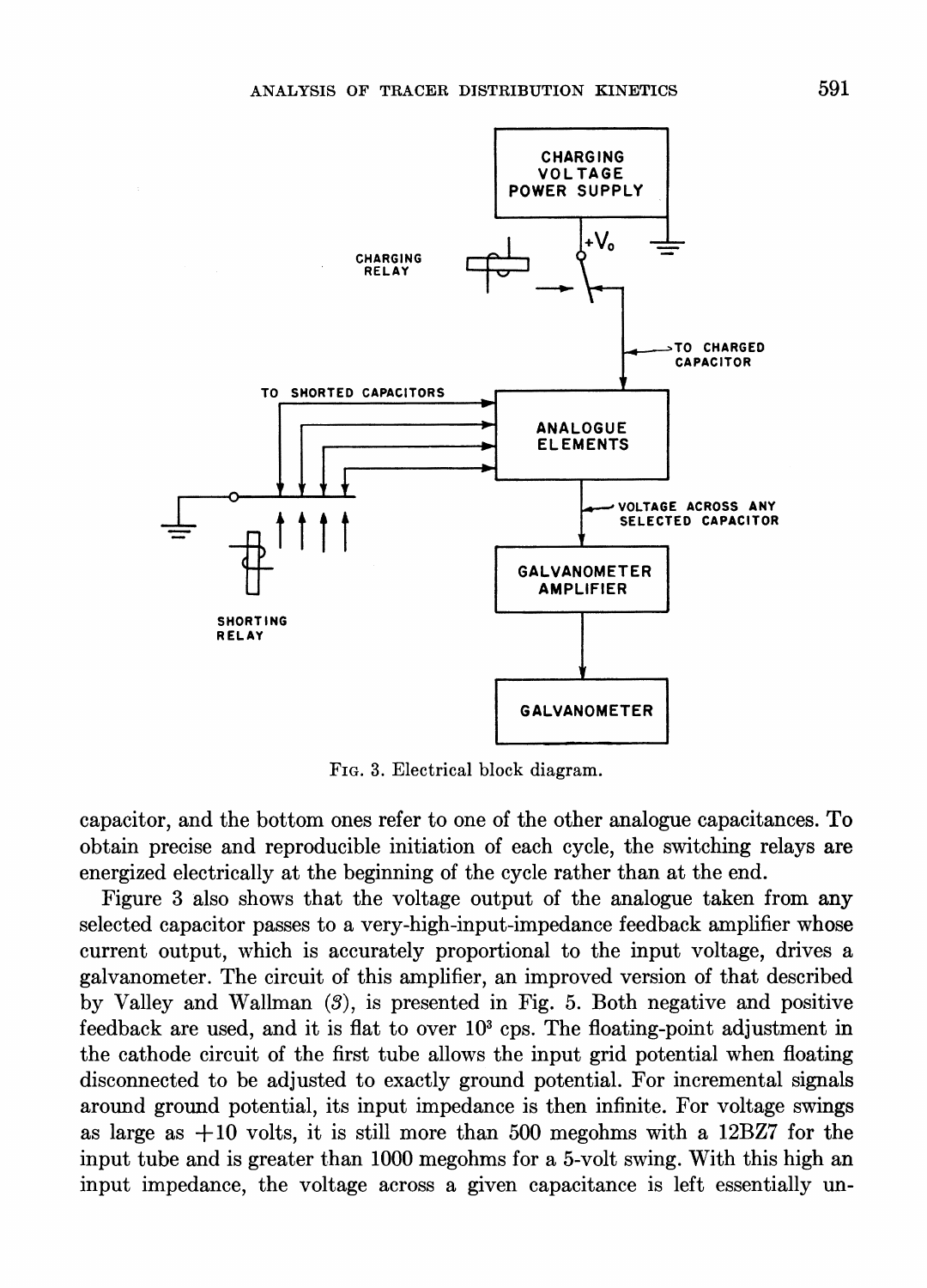

**FIG. 4. Cycling details. Upper wave shape is that across the charged capacitor, lower across one of the other analogue capacitors.** 

**changed during a cycle by connection of the amplifier input to the capacitance. To improve the stability of the floating point, the heater voltage of the amplifier is regulated.** 

**Comparison of the analogue output during a cycle and experimental concentration curves is accomplished by means of the galvanometer, as shown in the mechanical block diagram of Fig. 6. The galvanometer spot (0.06 inch in diameter) is focused by a curved mirror at the galvanometer on a piece of graph paper on which the experimental curves have been plotted. The y-axis deflection of the spot is proportional to the voltage on the capacitance of the analogue selected for study. In addition, there is an x-axis sweep so adjusted that the spot traverses the entire marked long axis of the graph paper in exactly a second. This sweep is derived from the sweep cam and mirror system shown. The cam follower tilts the sweep mirror so as to change the angle of reflection and moves the spot across the paper. The cam system is driven by a hysteresis-synchronous motor, and the sweep cam**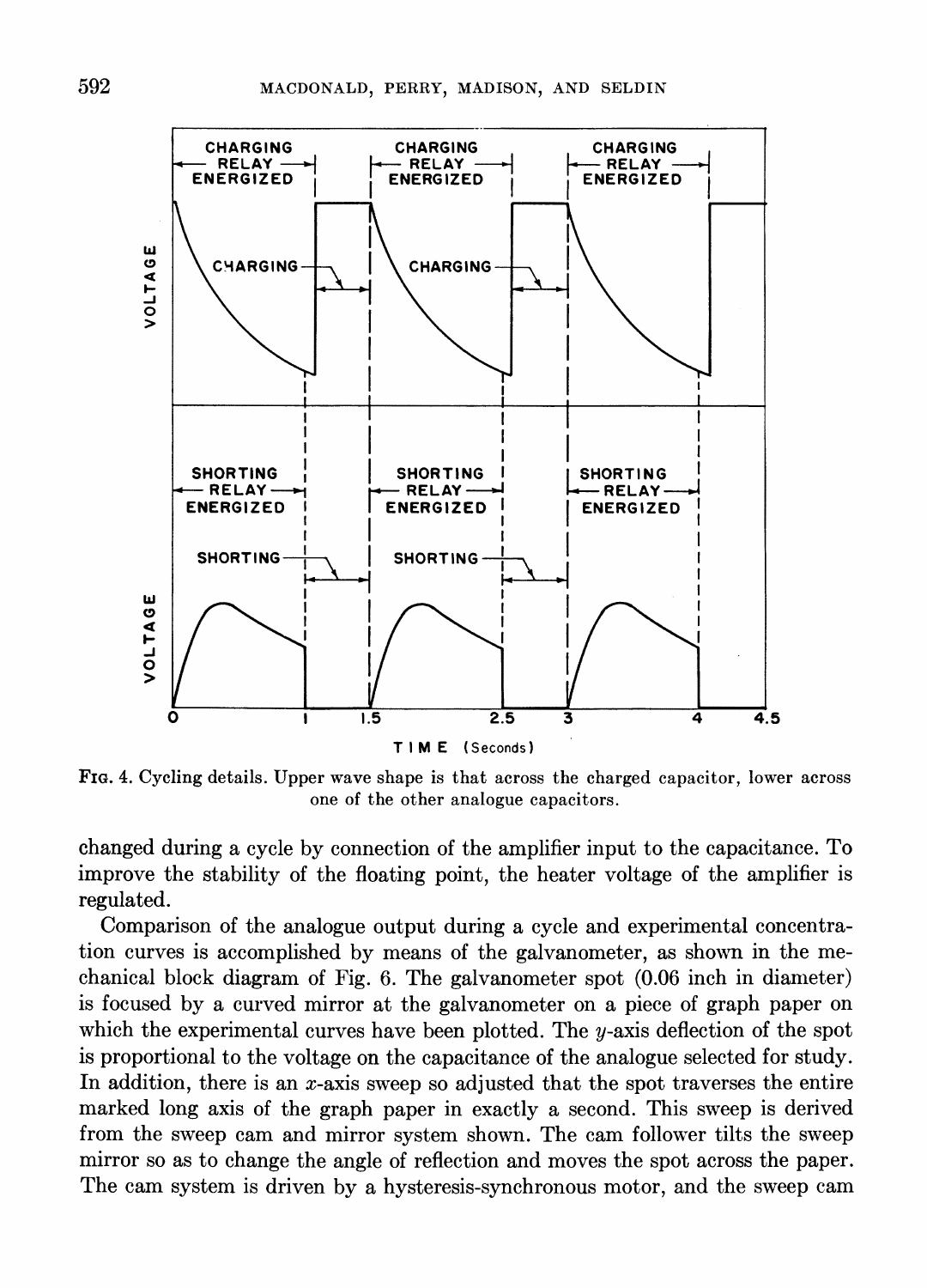

**FIG. 5. Circuit diagram of galvanometer amplifier.** 

**is accurately cut; thus, the sweep is highly linear. The cam incorporates a fast retrace section. The drawing shows the cam almost at the end of the sweep and about to begin the fast return.** 

**Synchronism between the electrical charge-discharge cycle and the x-axis spot sweep is accomplished by turning on the charging and discharge relays by separate microswitches which, in turn, are actuated by cams rigidly connected to the sweepcam shaft. The beginning of the cycle when the charged capacitor begins to discharge is made to occur by this means at exactly the time that the galvanometer**  spot reaches  $x = 0$  and starts along the marked portion of the graph paper.

**A retrace blanking cam (Fig. 6) eliminates the spot during the 0.5-second retrace time. The semitransparent graph paper containing the experimental curves is clamped at the corners over a transparent plastic surface, curved along the x-axis to reduce optical errors. It is viewed from above.** 

**The galvanometer, of low mass and rapid action, with a natural resonant frequency of several hundred cycles, is damped by the 0- to 500-ohm sensitivity rheostat (Fig. 5). Another sensitivity adjustment is afforded by the "scale" helipot (Fig. 5) that controls the magnitude of the total current which passes through the galvanometer and its damping resistor for a given input voltage. With 500 ohms damping, the sensitivity of the system is such that, for any applied voltage from 10 to 0.1 volt, more than seven times as great a current may be applied to the galvanometer as is required to displace the spot the full length of the y-axis on the**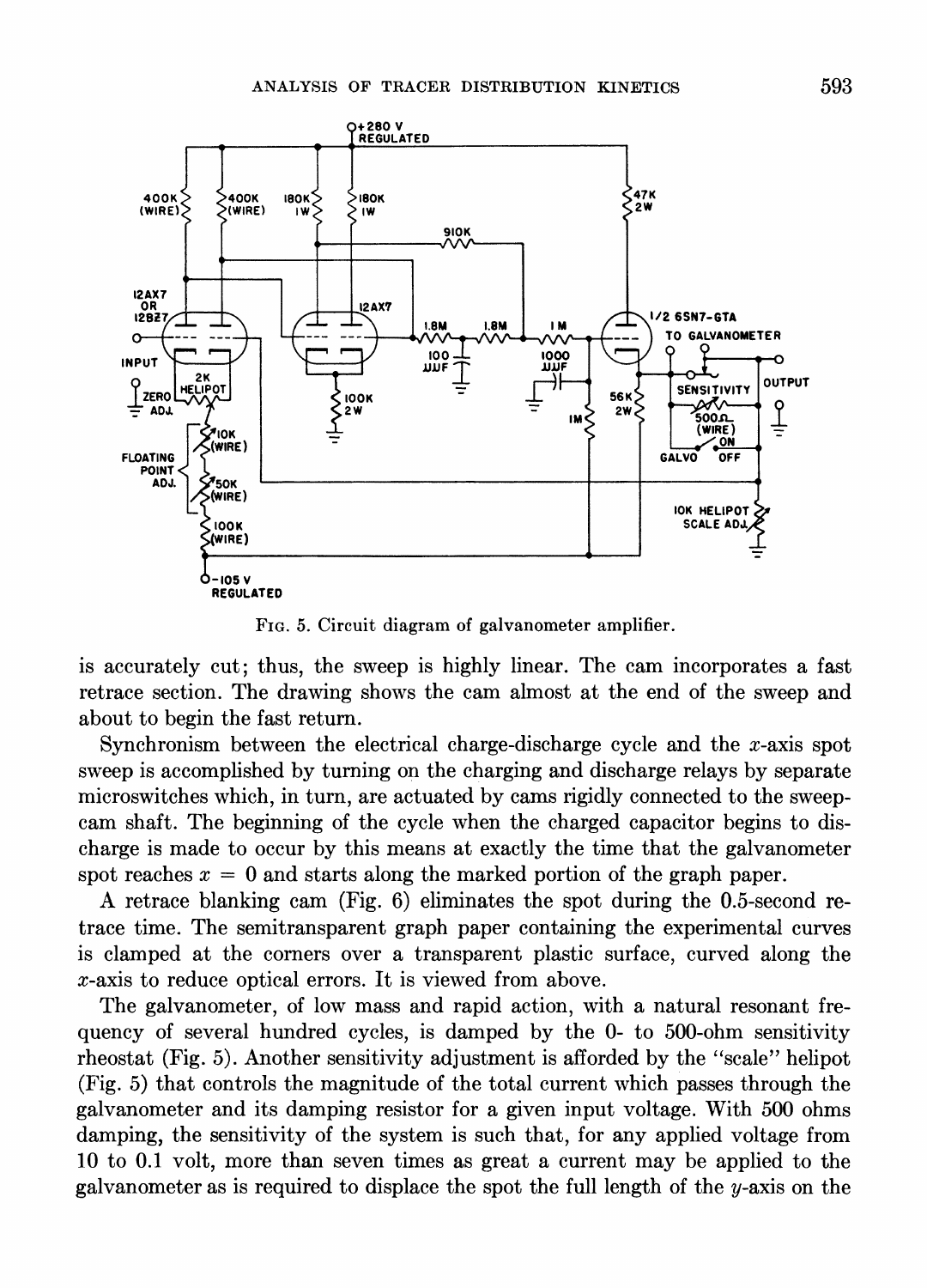

**FIG. 6. Mechanical and optical arrangement diagram.** 

**graph. When the sensitivity is further increased by decreasing the scale resistance even more, the linear relation between input voltage and output current suddenly fails as the amplifier is called on to deliver more current than it is capable of handling.**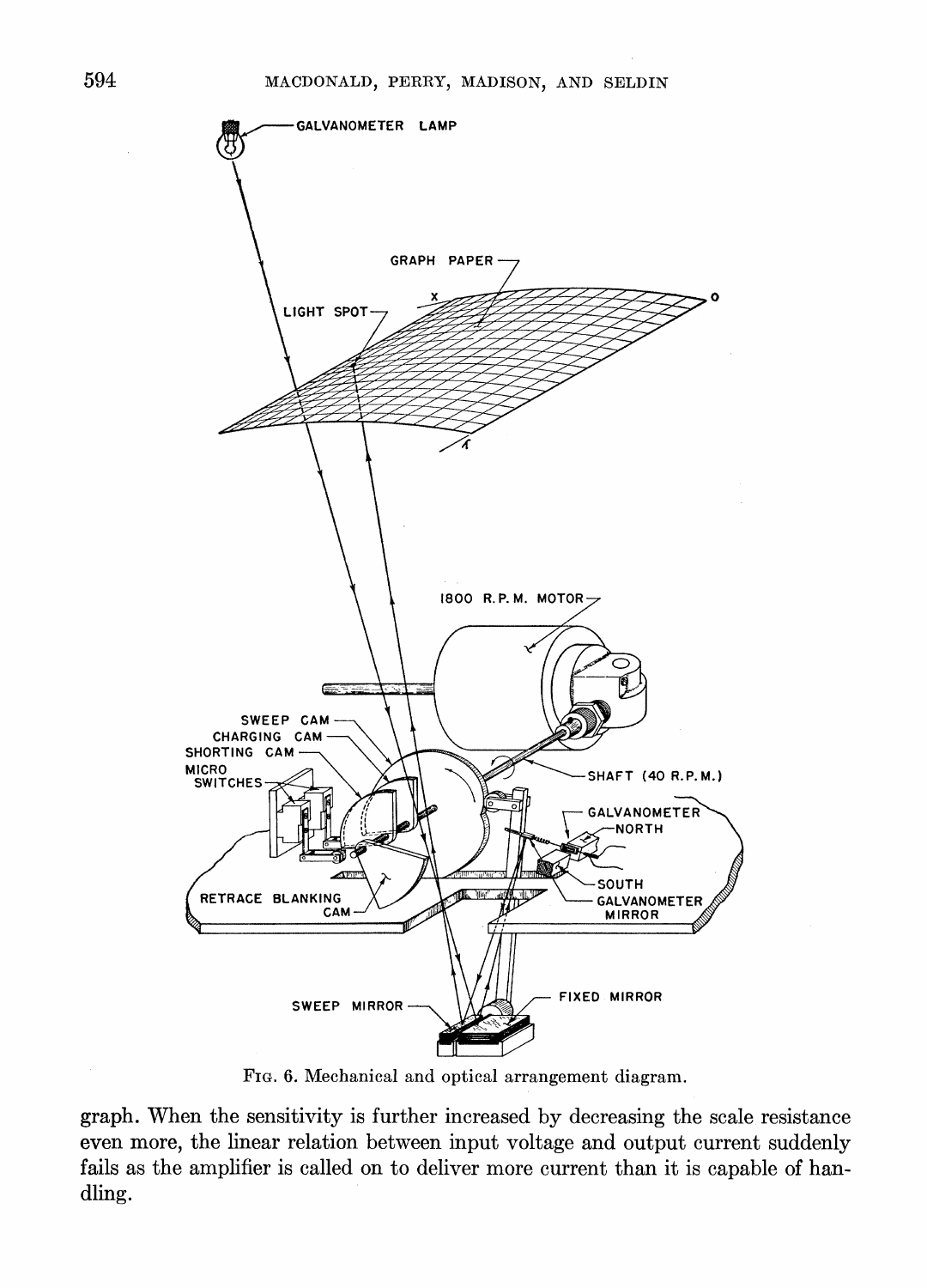

FIG. 7. Comparison of experimental and analogue time curves of disappearance of S<sup>35</sup> from the plasma and time curves of appearance into ascitic fluid. The experimental points are enclosed in a circle (plasma) or triangle (ascites). The solid curved lines were drawn by recording the path of the light spot on the graph after best adjustment of the analogue elements,



FIG. 8. Log-log plot showing medical data and curves obtained from analogue fitting with different times scales.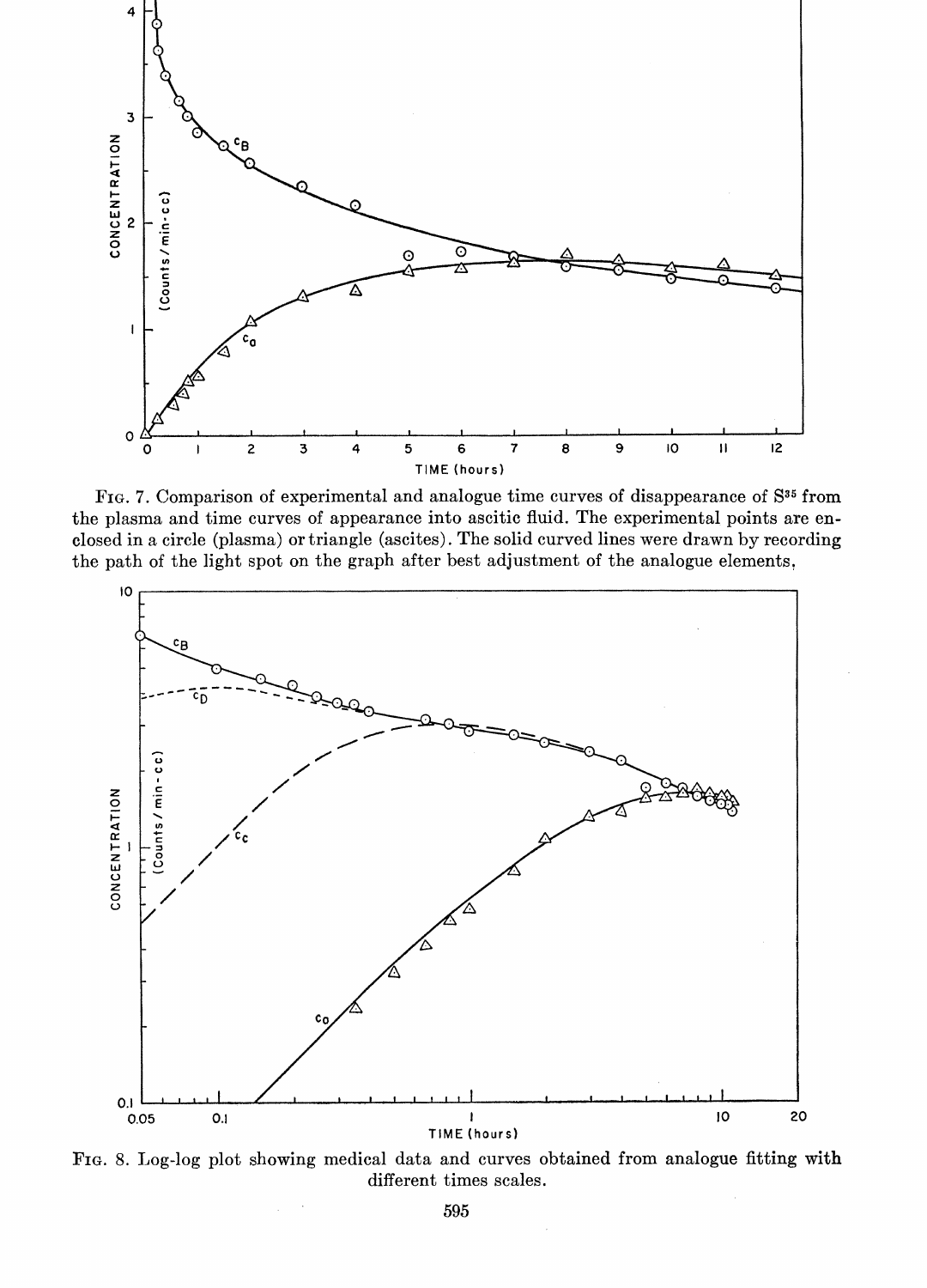

**FIG. 9. Simple electrical circuit for simulation of diffusion between two volumes with unequal forward and reverse diffusion.** 

**To operate the machine, the graph paper, with experimental curves plotted, is positioned so that the cycle begins at**  $x = 0$ **, and the spot follows the x-axis with zero applied voltage. Analogue elements and applied voltage are then adjusted until the spot follows one of the curves as closely as possible over its entire length. Finally, for checking purposes, the amplifier input may be switched to another of the analogue capacitors corresponding to one of the additional experimental curves on the graph, and the degree of fit observed between the spot motion and the selected curve.** 

**Despite the absence of spot persistence, it is a simple matter to adjust the analogue elements to achieve correspondence between experiment and analogue. Further, the analogue output can be taken from one of the capacitors which represents an inaccessible volume in the biological system, such as the cell volume. Hence, valuable information is obtained concerning concentration changes in such volumes. Finally, after analogue adjustment the paths of the spot for all the different capacitances can be accurately drawn on the graph in a very short time, yielding a permanent record of the concentration curves for all the volumes of the system. Alternatively, a permanent record can be obtained when photographic paper is used in place of the graph paper. Since the tracer is not always injected into the blood, provision is made that any of the five analogue capacitors can be charged while all the others are shorted during retrace. In addition, the voltage across any one of the capacitors can be used to drive the galvanometer.**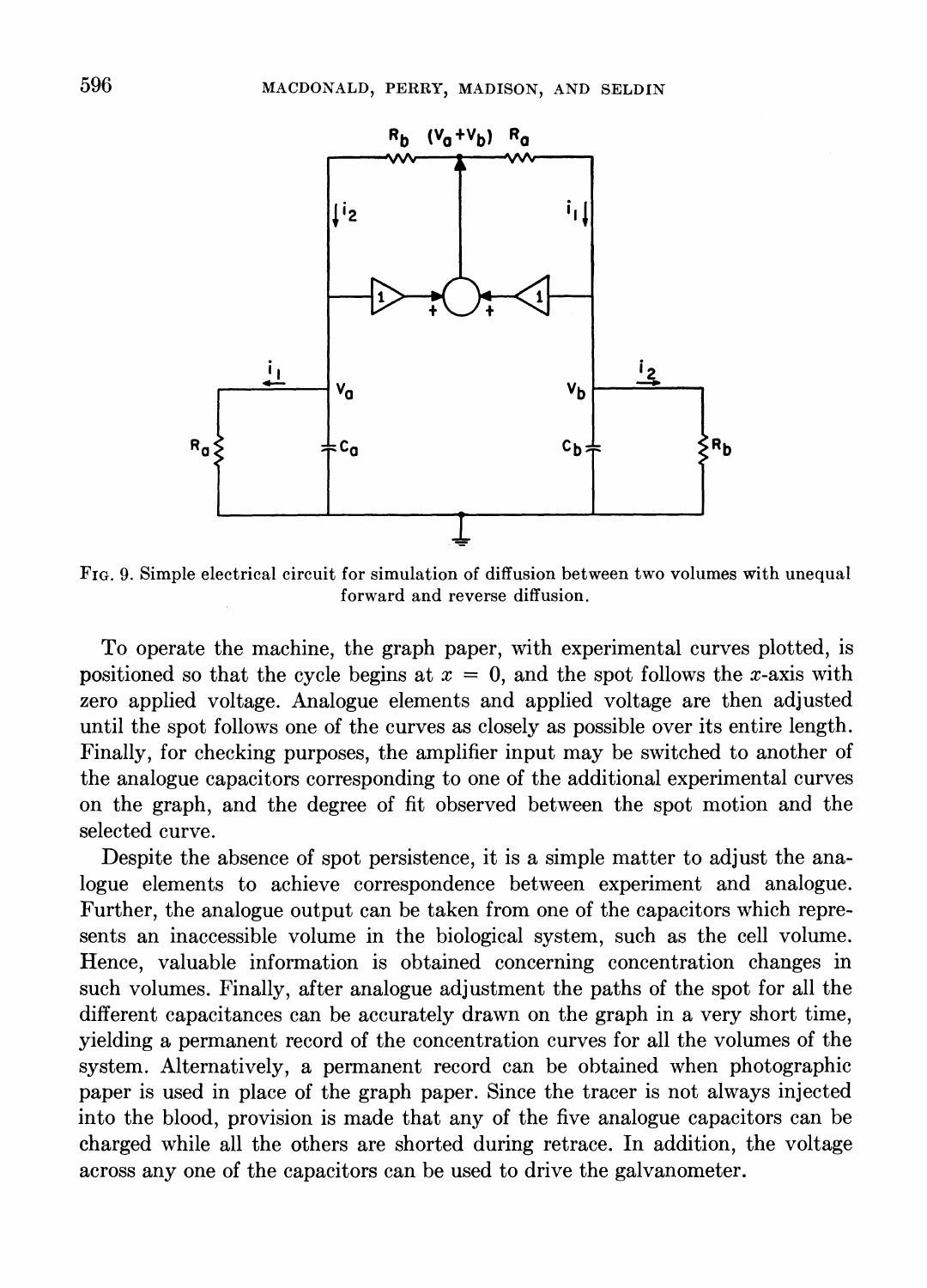#### **PERFORMANCE**

**The intrinsic linearity of the system was first assessed by static methods. With no current through the galvanometer, the sweep motor may be turned by hand and the spot positions noted on the graph for each of the thirty full revolutions required for the spot to traverse the x-axis completely. Such a test was carried out and the deviations from linearity evaluated. The deviations found were almost too small to observe and were less than 0.5 % of the full sweep length anywhere in the sweep.** 

**A static test of the y-axis linearity for various x values can be carried out by**  plotting  $V_0$ , as read off the helipot dial, versus the y-axis spot position from full **deflection to zero. Again, the maximum deviation was found to be extremely small and certainly amounted to no more than 0.5 % of full deflection.** 

**A dynamic test of the system as a whole is afforded by fitting to single exponential decay curves. A number of such theoretical curves having time constants varying over a range of several hundred were plotted on the same graph. Then, with a single analogue resistance and capacitance, the corresponding time constant was adjusted to make the spot follow one of the theoretical curves. It was found that this was possible for all the curves and that the degree of fit was equally good on all. Because the fit was so good, it was difficult to estimate the maximum error. As far as the eye could tell, it was possible to make the spot follow any of the curves exactly. Thus, the dynamic error is also of the order of 0.5 % or less.** 

**Although the intrinsic accuracy of the machine, including the analogue elements, is of the order of 1 %, it is not always possible to derive the system parameters from a single experimental curve to this accuracy even in the absence of any error in the experimental data on which the curve is based. Even though the shape of any curve is determined by all the elements of the system and the element values are unique for a given system, the curve shape will be a more sensitive function of some elements than of others. Although added accuracy can be obtained by carrying out the analysis in steps by plotting the data on a graph with several different time scales, analyzing the curves for the shortest scale first, then using the resulting analogue element values in fitting the next, and so on, there are some cases where element changes of as much as 10 % or more produce no very appreciable change of the curve followed by the galvanometer spot. This will be particularly the case if the element changed is separated by several diffusion constants (resistances) from the capacitance whose voltage is observed.** 

**The situation is quite different when more than one concentration curve can be obtained. Then, the voltages across the capacitors corresponding to the volumes associated with these additional curves may be directly compared with the concentration curves and a much more sensitive adjustment of the parameter values is possible. Were curves available for all the volumes of the system, all the parameters could be found to within 1 or 2 %. In the edema-ascites case, one curve is generally**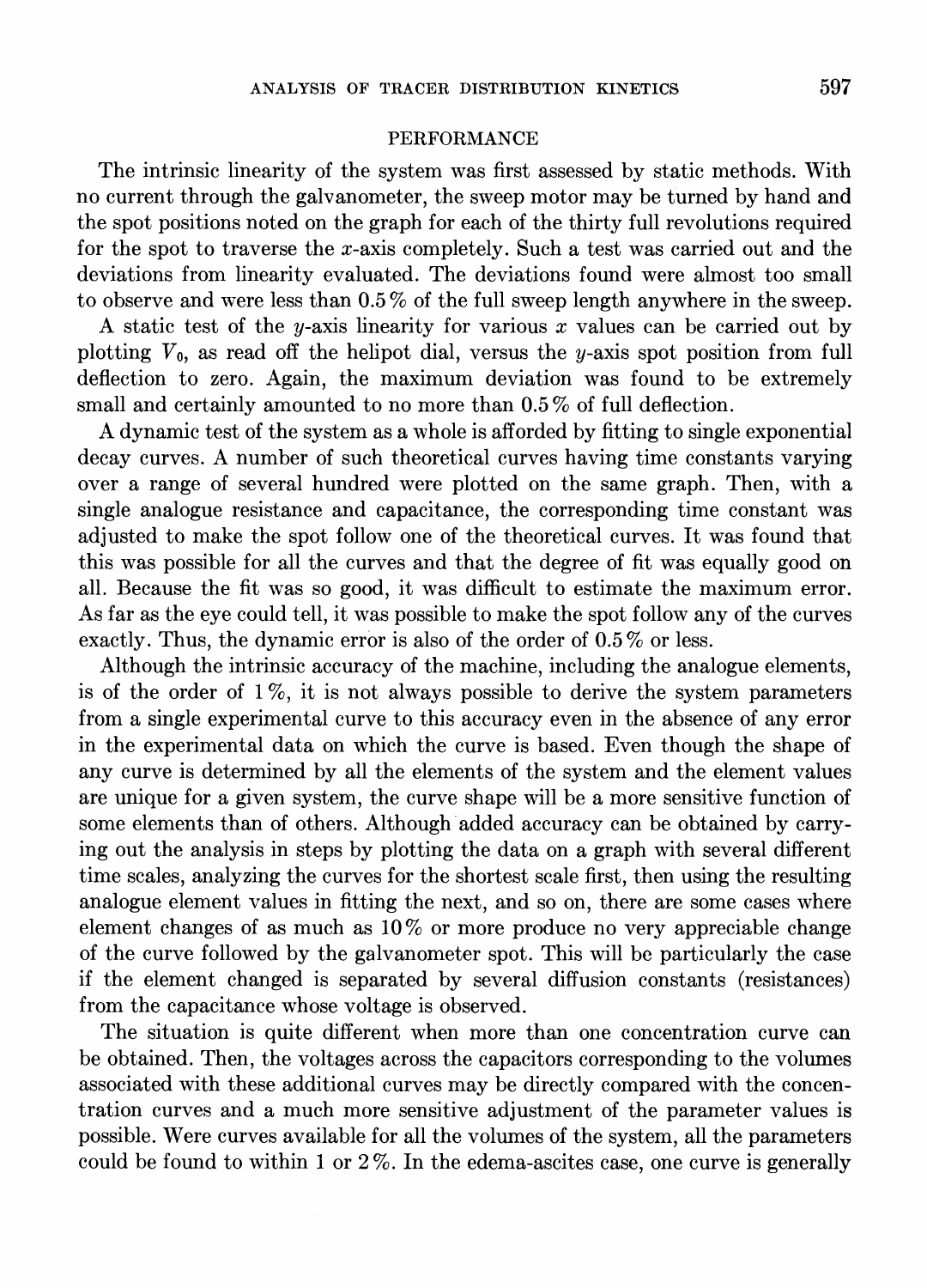**available when three volumes are present, two with four volumes, and three with five volumes. The accuracy of the elements of the system derived from the analogue will generally range from 1 or 2 % for the most sensitive elements to 5 to 10 % for those least sensitive whose concentration curves are unavailable.** 

**These conclusions are illustrated in Figs. 7 and 8, which show experimental points derived from a patient with ascites and solid curves drawn by recording the path of the light spot on the graph after best adjustment of the analogue elements. Figure 7 shows the fit obtainable for the blood and ascites concentration curves plotted on a linear scale 12.5 hours long. It shows the details of the curves clearly from 1 hour on. The log-log presentation of Fig. 8 is included to show the curves in more detail for short times. To obtain the machine-produced curves shown in Fig. 8, the medical data were plotted on a linear graph such as Fig. 7 three times,**  with scale lengths of 12.5, 2.5, and 0.625 hour. The capacitance settings were kept **constant, and the analogue resistances were increased by factors of first 5 and then 4 to pass from the curves of 12.5- to 2.5-hour scale lengths, and from those of 2.5- to 0.625-hour lengths. In this fashion, accurate adjustment of those parameters**  such as  $C<sub>D</sub>$  and  $R<sub>D</sub>$  of most influence at short times could be carried out. The analogue **curves recorded on these graphs of different time scales were then replotted in Fig. 8.** 

**Figure 8 shows machine-derived curves for**  $c<sub>D</sub>$  **and**  $c<sub>c</sub>$  **as well as for**  $c<sub>B</sub>$  **and**  $c<sub>a</sub>$ **.** Most of the initial rise of the  $c<sub>D</sub>$  curve occurs in less than 0.05 hour. The fact that the machine curve for  $c_a$  lies somewhat above the experimental points for short **times may possibly indicate incomplete mixing in the ascites volume for times less than about an hour. The electrical and mechanical system data derived from**  the analogue are summarized below. The value of  $m_0$  was 58.470 kilocounts/min.

| $C_B = 0.400 \,\mu\text{f}$ |  |  | $v_B = 3.43$ liters |                           |  |                                     |
|-----------------------------|--|--|---------------------|---------------------------|--|-------------------------------------|
| $C_{\rm D} = 0.96$ µf       |  |  | $v_p = 8.2$ liters  |                           |  | $V_0 = 10.0$ volts                  |
| $C_a = 1.10 \mu f$          |  |  | $v_a = 9.4$ liters  |                           |  | $\delta = 14.6$ kilocounts/         |
| $C_c = 0.60 \text{ m}$      |  |  | $v_c = 5.2$ liters  |                           |  | $min$ - $\mu$ coulombs              |
|                             |  |  |                     |                           |  |                                     |
| $R_u = 0.80$ MΩ             |  |  |                     | $\rho_u = 0.86$ liters/hr |  | $\lambda = 1.70$ counts/min-cc-     |
| $R_p = 8.0$ KΩ              |  |  |                     | $\rho_D = 86$ liters/hr   |  | volts                               |
| $R_a = 0.33$ MΩ             |  |  |                     | $\rho_a = 2.1$ liters/hr  |  | $\epsilon = 12.5 \,\mathrm{hr/sec}$ |
| $R_c = 36.0$ KΩ             |  |  |                     | $\rho_c = 19.1$ liters/hr |  |                                     |
|                             |  |  |                     |                           |  |                                     |

**Note that the p flow rates given here do not represent actual fluid transfer rates but instead only measure solute transfer rates. They may be converted to the k rate constants introduced initially by dividing by their pertinent volumes; thus,**   $k_D = \rho_D/V_D = 10.5$  hr<sup>-1</sup>.

**Experimentally, it was found using the machine that the blood plasma and ascites concentration curves were somewhat insensitive to the cell volume and**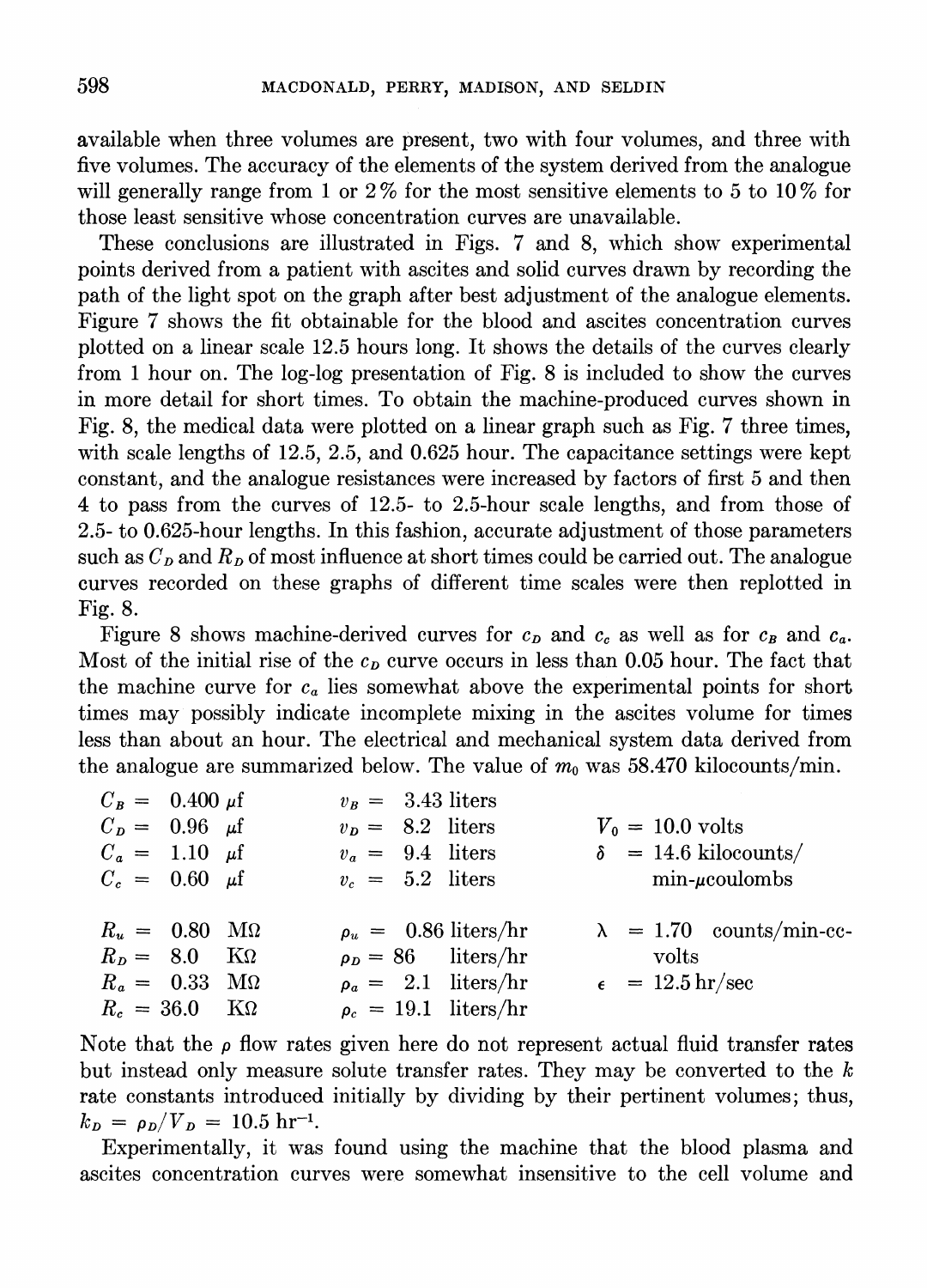flow rate,  $\rho_c$ . Since this volume is relatively small, it is clear that it is not the true **physical cell volume of the patient but is a tracer-space volume only. It is found that both the volume and the diffusion rate associated with this compartment depend strongly on the physical condition of the subject, and it appears that "cell" volume obtained from experiments of the present nature is probably associated with metabolic reactions involving tracer material within some but not all the body cells. For convenience, we shall continue to designate this compartment as the cell volume. In the present machine, penetration of tracer into the cells can only be treated as a simple diffusion process; in actuality, the process may involve transfer with widely different forward and reverse flow rates. This subject will be discussed at more length in the next section.** 

# **FURTHER DEVELOPMENTS**

**The machine was initially designed to handle transient diffusion problems. It could be easily augmented to handle more than five volumes if the data to be analyzed warranted. Further, a useful modification would employ mechanical gearing to change the actual sweep time and make available, say, times of 0.4, 1.0, 3.0, and 10 seconds. This would make it more convenient to analyze experimental curves plotted to different time scales than the present method of changing**  all the RC time constants when passing from one  $\epsilon$  scale factor to another. Finally, **flow of tracer material from any volume to ground (out of the system of interest) may be handled by connecting a resistor between the corresponding capacitor and ground as is done in the present machine for the flow from the blood through the kidneys and out with the urine.** 

**Brownell et al. (2) have discussed steady-state unidirectional flow between volumes of interest. To handle such flow, use is made of a unity-gain isolation amplifier in series with the resistor connecting the two volume capacitors between**  which flow occurs. The transient bidirectional flow situation is more commonly **encountered, however, than that of steady-state flow, where the material flowing out of one compartment is compensated by a corresponding inflow from the outside.** 

**Transient unidirectional flow from one volume to another is a limiting case of transfer between two volumes in which the forward flow rate,**  $\rho_{ab}$ **, differs from the** reverse rate,  $\rho_{ba}$ . Such differences can arise physically from the presence of semi**permeable membranes, chemical reactions involving the tracer in one volume and**  not the other, etc. In the case of transient flow in only one direction, either  $\rho_{ab}$ or  $\rho_{ba}$  will be zero, depending on the direction of flow.

**Since transient tracer distribution with unequal forward and reverse rates is of considerable importance in many biological systems, it is of interest to present an electrical circuit for simulating this process. The circuit to be presented is not unique but appears to represent one of the simplest electrical realizations of the**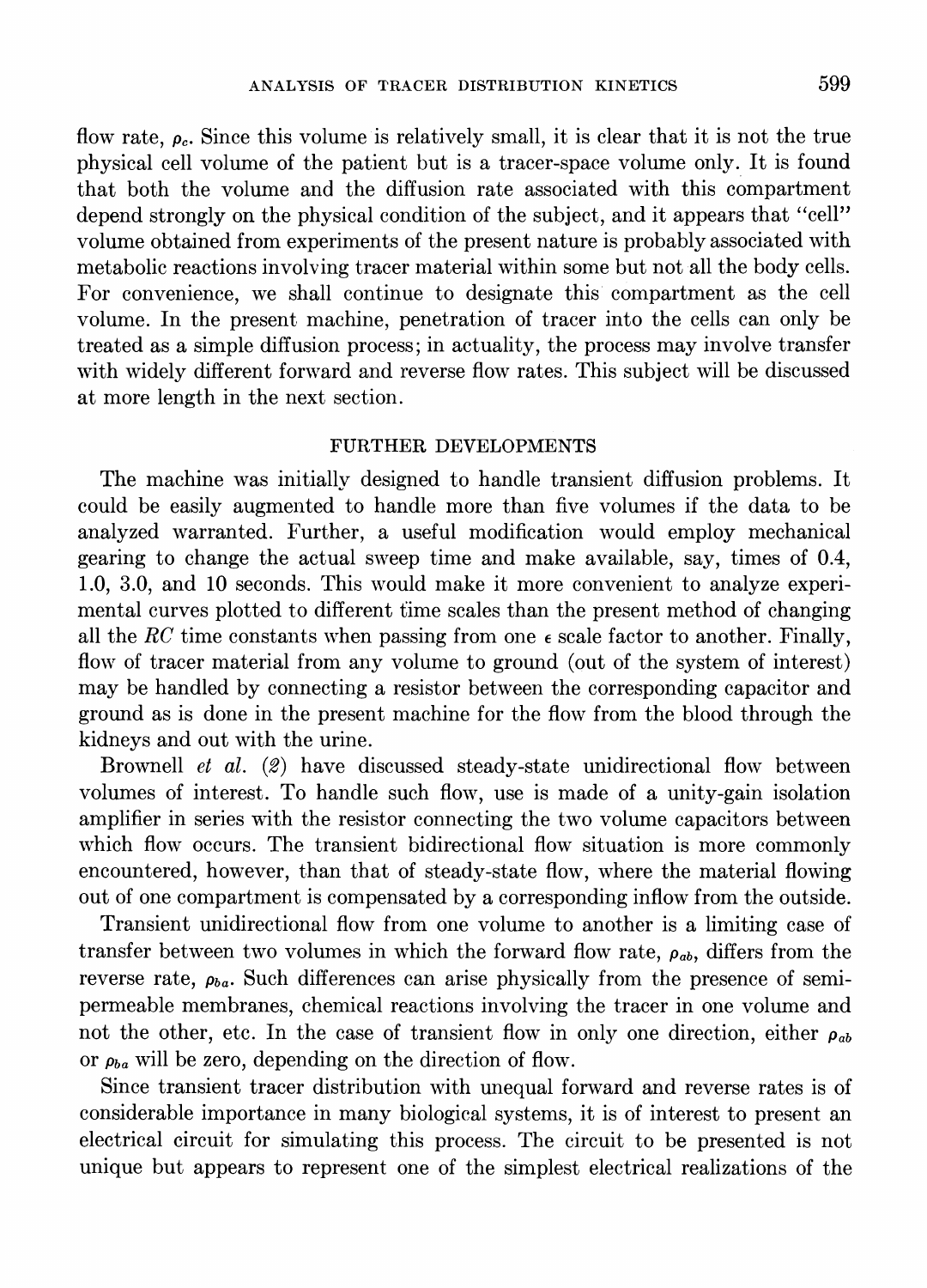process. When  $\rho_{ab} \neq \rho_{ba}$ , the mechanical and electrical differential equations may **be written as** 

$$
v_a \frac{dc_a}{dt} = -\rho_{ab}c_a + \rho_{ba}c_b
$$
  
\n
$$
v_b \frac{dc_b}{dt} = -\rho_{ba}c_b + \rho_{ab}c_a
$$
  
\n
$$
\frac{dV_a}{dt} = -\frac{V_a}{R} + \frac{V_b}{R} = -i_1 + i_2
$$
\n(5)

$$
C_a \frac{dV_b}{dt} = -\frac{V_b}{R_a} + \frac{V_a}{R_b} = -i_1 + i_2
$$
  
\n
$$
C_b \frac{dV_b}{dT} = -\frac{V_b}{R_b} + \frac{V_a}{R_a} = -i_2 + i_1
$$
\n(6)

Note that equations 6 may be also used as the analogue of equations 1 if  $C_a$  and  $C_b$  are taken equal.

**The circuit which realizes equations 6 is shown in Fig. 9. Two unity-gain isolation amplifiers are used. Their input impedance must be large compared to the largest**  value of  $R_a$  and  $R_b$ . When the maximum voltage swing is not too large, the circuit **of Fig. 5, adjusted for highest input impedance over the voltage range of interest, is suitable for these isolation amplifiers. After warm-up, its zero drift is negligible compared to voltages of 0.1 volt or greater. The outputs of the two isolation ampli**fiers are added in an accurate feedback-type adder<sup>4</sup> to yield  $(V_a + V_b)$ . The cur**rents which flow are indicated on the diagram and sum to the proper values at the**   $V_a$  and  $V_b$  nodes. For convenience of adjustment, the two  $R_a$  and the two  $R_b$  re**sistors may each be ganged together.** 

When only flow from volume a to volume b is present,  $\rho_{ba} = 0$  and  $R_b = \infty$ . Under these conditions, any initial charge on  $C_a$  will be transferred to  $C_b$ , and the final equilibrium state will be that with  $V_a = 0$ . Physically, this situation will **occur when a wall separating the two volumes allows passage of tracer in the a-b direction through the wall but not in the b-a direction. This circumstance might arise if the tracer molecules were immediately sequestered by a metabolic chemical reaction on their entrance into volume b. If the reaction rate were not infinite, some molecules could diffuse in the reverse direction after entering b; if such reverse diffusion were large enough to be of importance, a more complicated analogue would be required which might, for example, utilize time-varying diffusion rates**  (and resistors). Note that the circuit of Fig. 9 with  $R_b = \infty$  could be used to sum the charge (or tracer) flowing into the urine, and the voltage  $V<sub>b</sub>$  compared on the **machine with an experimental curve of tracer mass in the urine obtained during the course of an experiment.** 

**<sup>4</sup>The summing amplifier can be of the general type discussed on p. 99 of ref. 3, but no polarity reversal must occur unless it also occurs in both isolation amplifiers.**